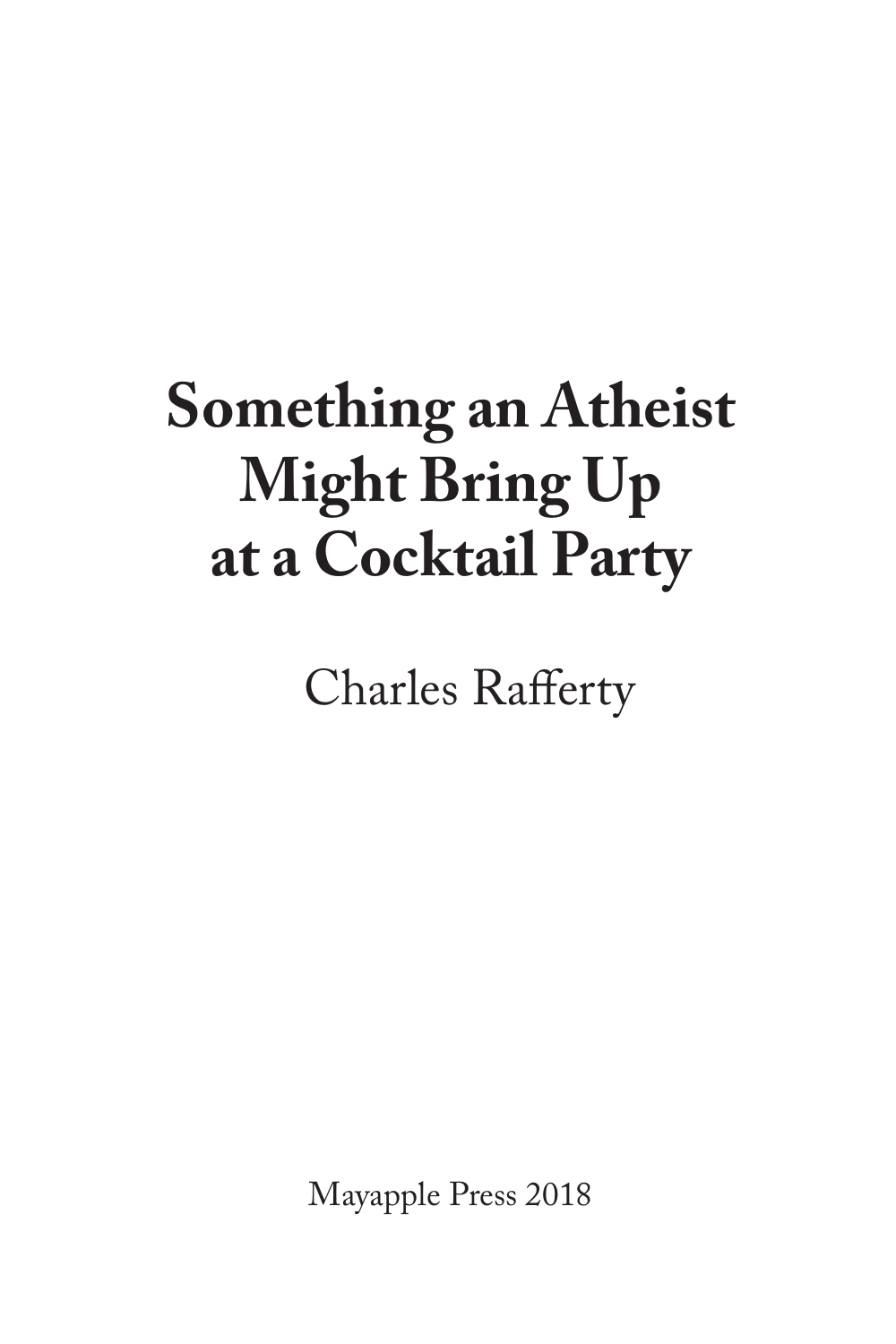### Copyright © 2018 by Charles Rafferty

Published by Mayapple Press 362 Chestnut Hill Road Woodstock, NY 12498  *mayapplepress.com*

ISBN 978-1-936419-83-8

#### ACKNOWLEDGEMENTS

These poems appeared previously, sometimes with different titles.

The Man With a Moth on the Inside Coming Out — *Prairie Schooner;*  The City and the Country — *Connecticut Review*; What We Learned From Our Dead Parakeet — *The Southern Review;* Introduction — *Breakwater;* A 26-Word Explanation — *ABZ Magazine;* Stained Glass — *ABZ Magazine;* Shadow — *Per Contra;* Stars Above the Desert — *Freshwater;* Bittersweet — *Connecticut Review* ; The Knife Thrower's Assistant — *Ellipsis;* The Contortionist — *The Wax Paper*; A Man Remembers Not Swimming in the Pacific Ocean — *Coe Review;*  Supposition — *Breakwater;* On Poetry — *Connecticut Review;* The Man Painting the Inside — *That Literary Review;* Nevada — *Tonopah Review*; Border Fence — *SNReview;* The Fifty-First State — *Dialogist;*  Something an Atheist Might Bring Up at a Cocktail Party — *Slant;* Backyard — *Escape Into Life;* Three Takes on Spring — *Solstice*; Persistence — *Profane;* After Seeing on Google Earth That a Woods Containing the Last Hive of Wild Honeybees I'd Ever Seen Has Become a Chicken Processing Plant — *Split Rock Review;* The Man Puts His Thoughts in Order After Visiting the Barringer Crater — *Glass;* Star — *Hawaii Pacific Review;* Shadow — *Per Contra;* Noah — *Poetry Motel Wallpaper Series;* Pharaoh — *Rockhurst Review;* Jesus's Brother — *The Southern Review*

Cover design by Judith Kerman. Photo of author by Wendy Rafferty. Book designed and typeset by Judith Kerman with titles and text in Adobe Caslon Pro.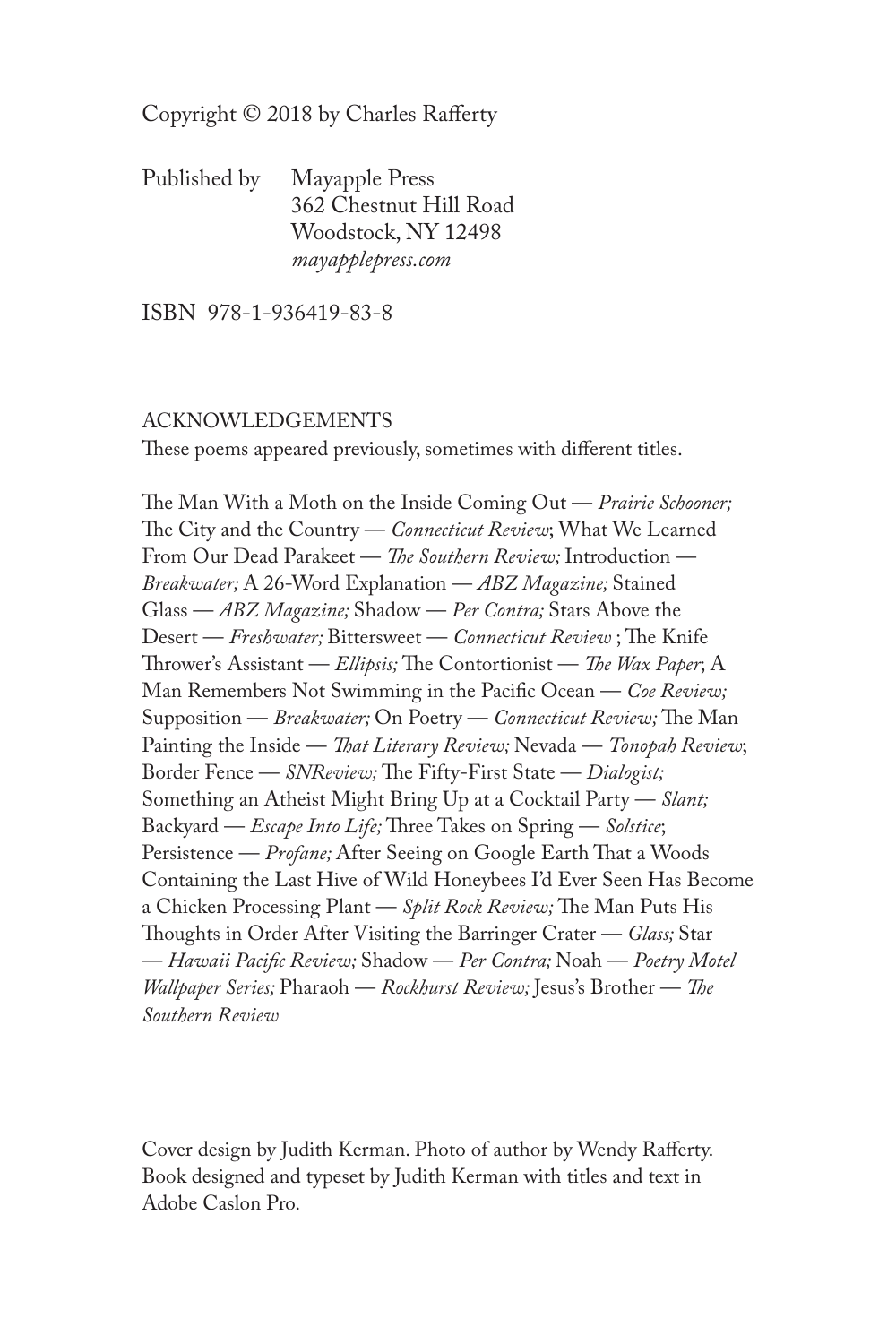# Contents

| The Man With a Moth on the Inside Coming Out            | 3              |
|---------------------------------------------------------|----------------|
| The City and the Country                                | $\overline{4}$ |
| What We Learned From Our Dead Parakeet                  | 5              |
| Introduction                                            | 6              |
| A 26-Word Explanation                                   | $\overline{7}$ |
| <b>Stained Glass</b>                                    | 8              |
| Shadow                                                  | 9              |
| <b>Stars Above the Desert</b>                           | 10             |
| <b>Bittersweet</b>                                      | 11             |
| The Knife Thrower's Assistant                           | 12             |
| The Contortionist                                       | 13             |
| Divorce                                                 | 14             |
| A Man Remembers Not Swimming in the Pacific Ocean       | 15             |
| Supposition                                             | 16             |
| On Poetry                                               | 18             |
| The Man Painting the Inside                             | 19             |
| What Came Over on the Mayflower?                        | 20             |
| Nevada                                                  | 21             |
| <b>Border Fence</b>                                     | 22             |
| The Fifty-First State                                   | 23             |
| Something an Atheist Might Bring Up at a Cocktail Party | 24             |
| Backyard                                                | 25             |
| Three Takes on Spring                                   | 26             |
| Persistence                                             | 27             |
| After Seeing on Google Earth That a Woods Containing    |                |
| the Last Hive of Wild Honeybees I'd Ever Seen Has       |                |
| Become a Chicken Processing Plant                       | 28             |
| The Man Puts His Thoughts in Order After Visiting       |                |
| the Barringer Crater                                    | 29             |
| Star                                                    | 30             |
| Noah                                                    | 31             |
| Pharaoh                                                 | 32             |
| Jesus's Brother                                         | 33             |
| About the Author                                        | 35             |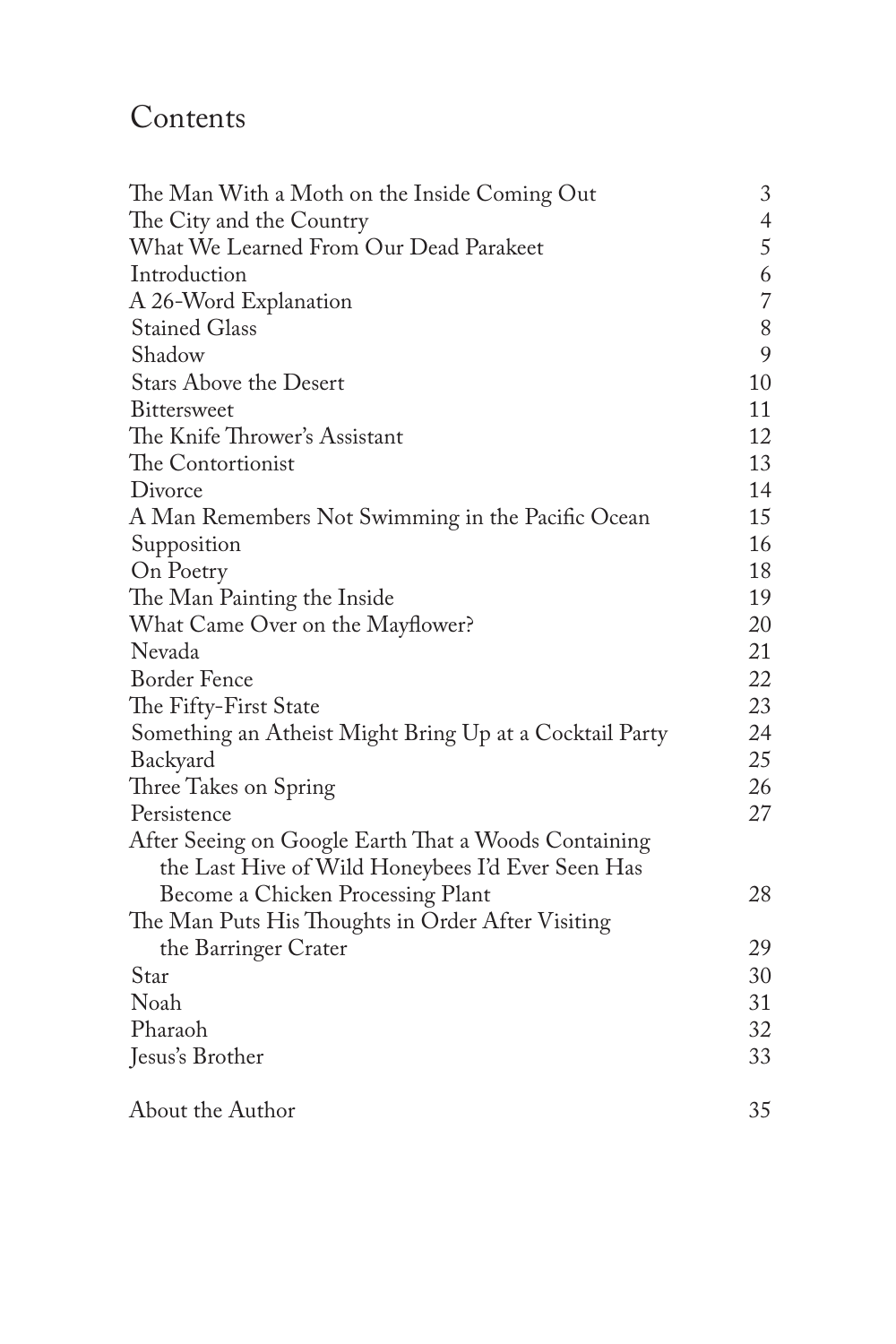*For Wendy, Callan, and Chatham*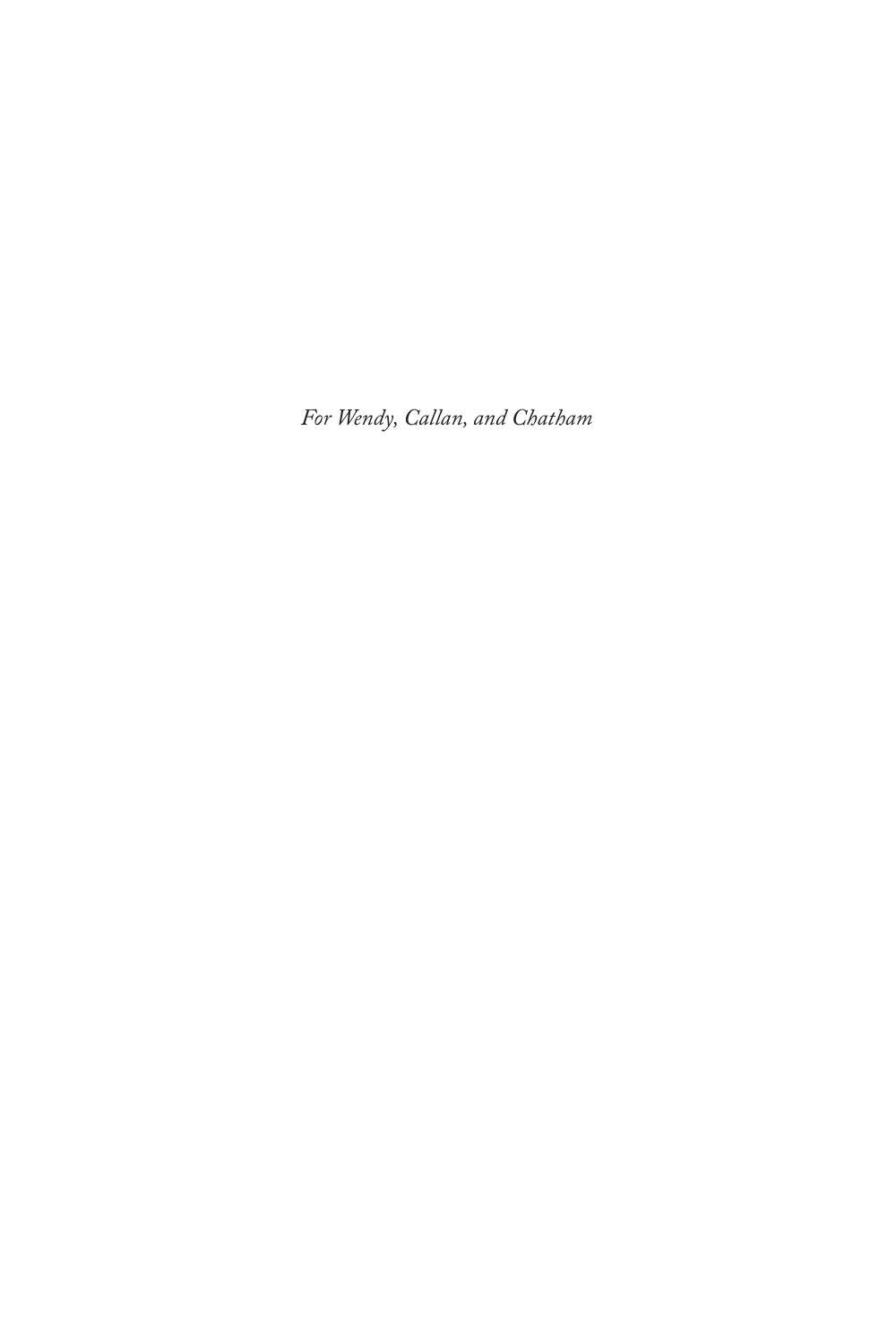# The Man With a Moth on the Inside Coming Out

The radiance of stars is perfect for looking inward

at that which has always been waiting, like a moth

that cannot fly except in a light like this. It stutters

up my throat. It holds onto my lip with legs as fine

as pins. I want to knock it off, to spit. The sky

has never been more ready. And then a batting at the air,

a relief to learn it flies. I mark

its progress by the way it darkens one star at a time.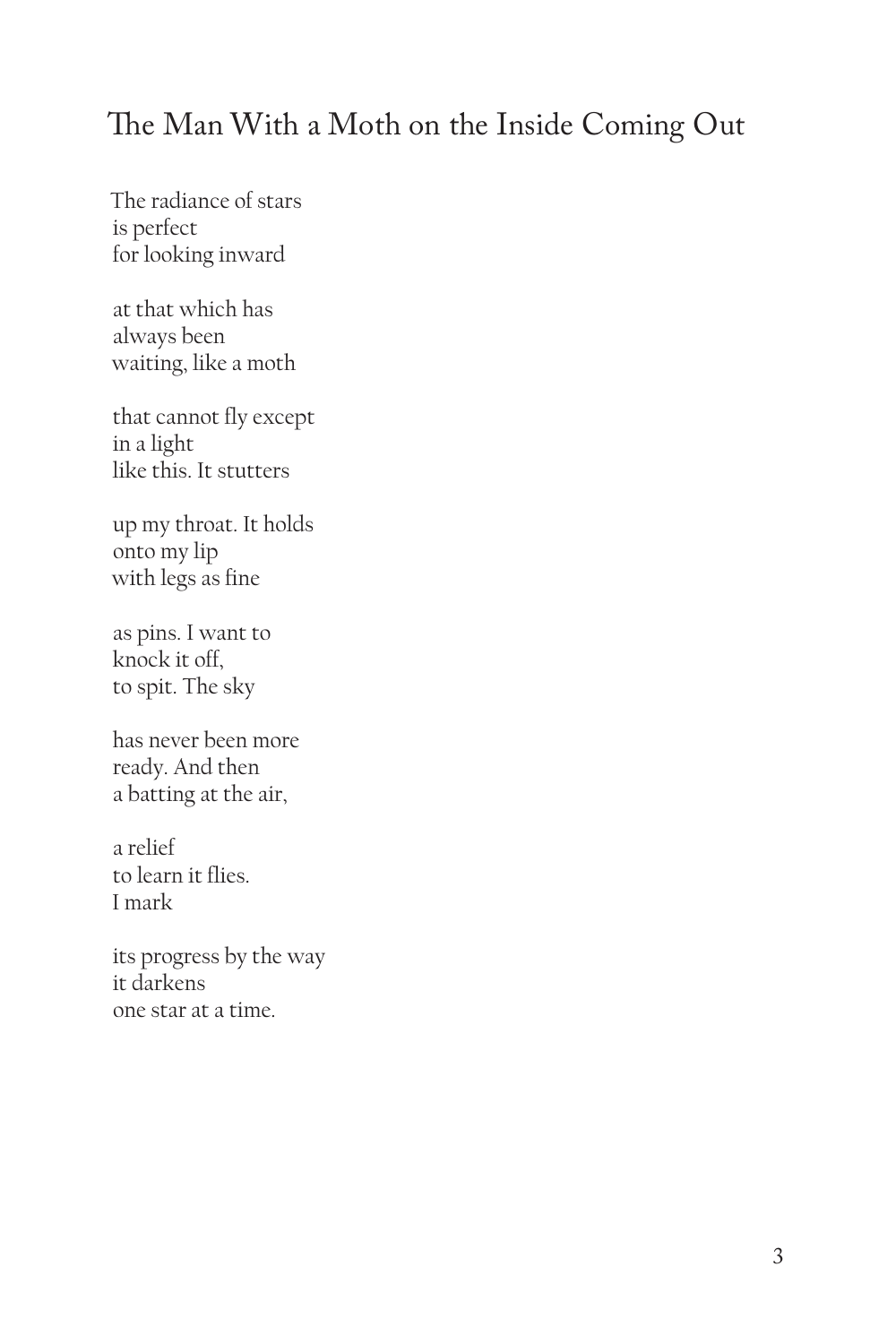# The City and the Country

The city won't stop. Even at 3 a.m. someone is desperate

for a drink or a girl or the smoke of their own destruction

deeply held. The moon does not pause for them. It wants to get away

from their kicking, their rattling of the door inside its frame. A cab rolls by

like a slow marble. Antennas blink on the tops of the tallest buildings.

The pleading comes next. It is the sound of one dish

after another being broken in the kitchen of a neighbor

whose eyes you will avoid the next day in the building's mailroom.

The country is no better. A possum's in the attic, and roots

crack into the basement walls. She won't open this door either.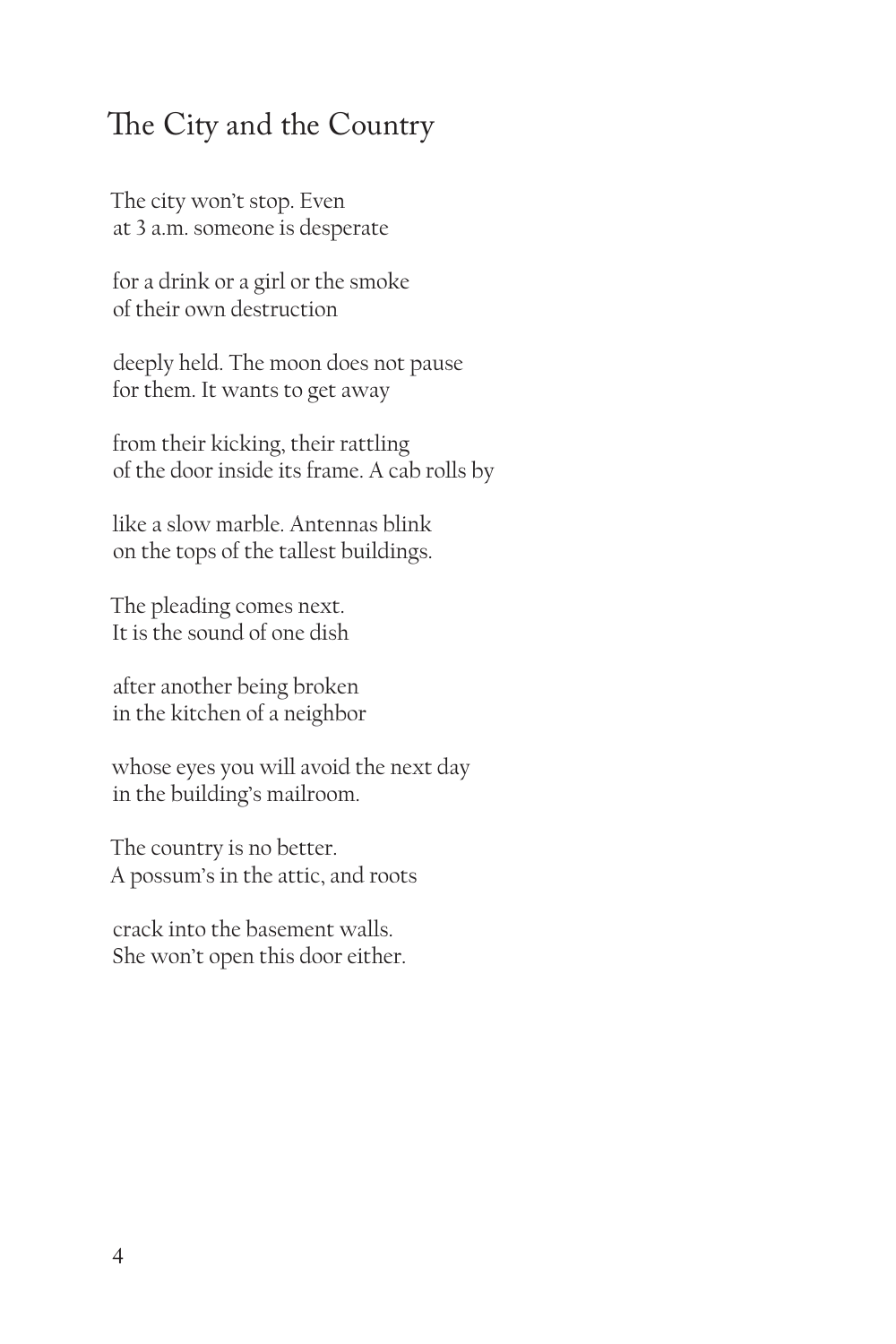# What We Learned From Our Dead Parakeet

We repositioned his cage according to the sun. There was a parking lot in one window, a grove of maples in the other. The parakeet sang to both of these views as if they might sing back. Sometimes they did. He learned to imitate the chirping of our neighbor's car alarm. The purple finches called from the feeder as if they were his brothers. That bird was a lesson in how to live: Eat what you are given, shit when you have to, sing for the world beyond your reach.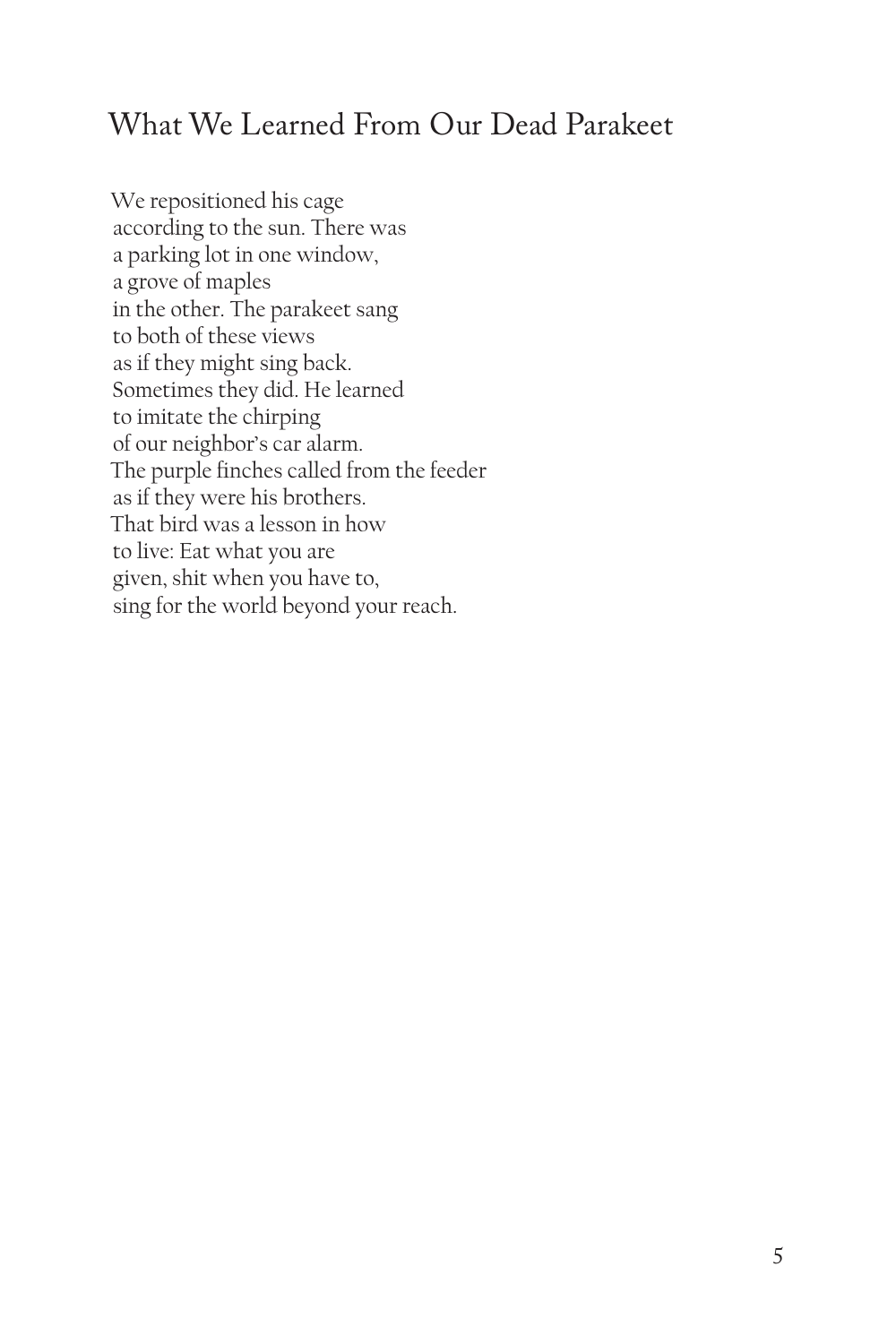# Introduction

There is something at my center — a thing I have protected all my life

the way a boy hides a bruise from whoever gave it. To find it you must

flake me away like an onion — first the brittle and papery skin,

then all those layers white as a tooth or a toppling wave tightening down

and down. If you do it right, your hands will not grow rancid, your eyes

will not be stung. But all you have to dismantle me are the clumsy knives

of your otherwise lovely fingers. We'll both be weeping as you near my core,

and you must be prepared to taste it, to tell me, finally, what it is you've found.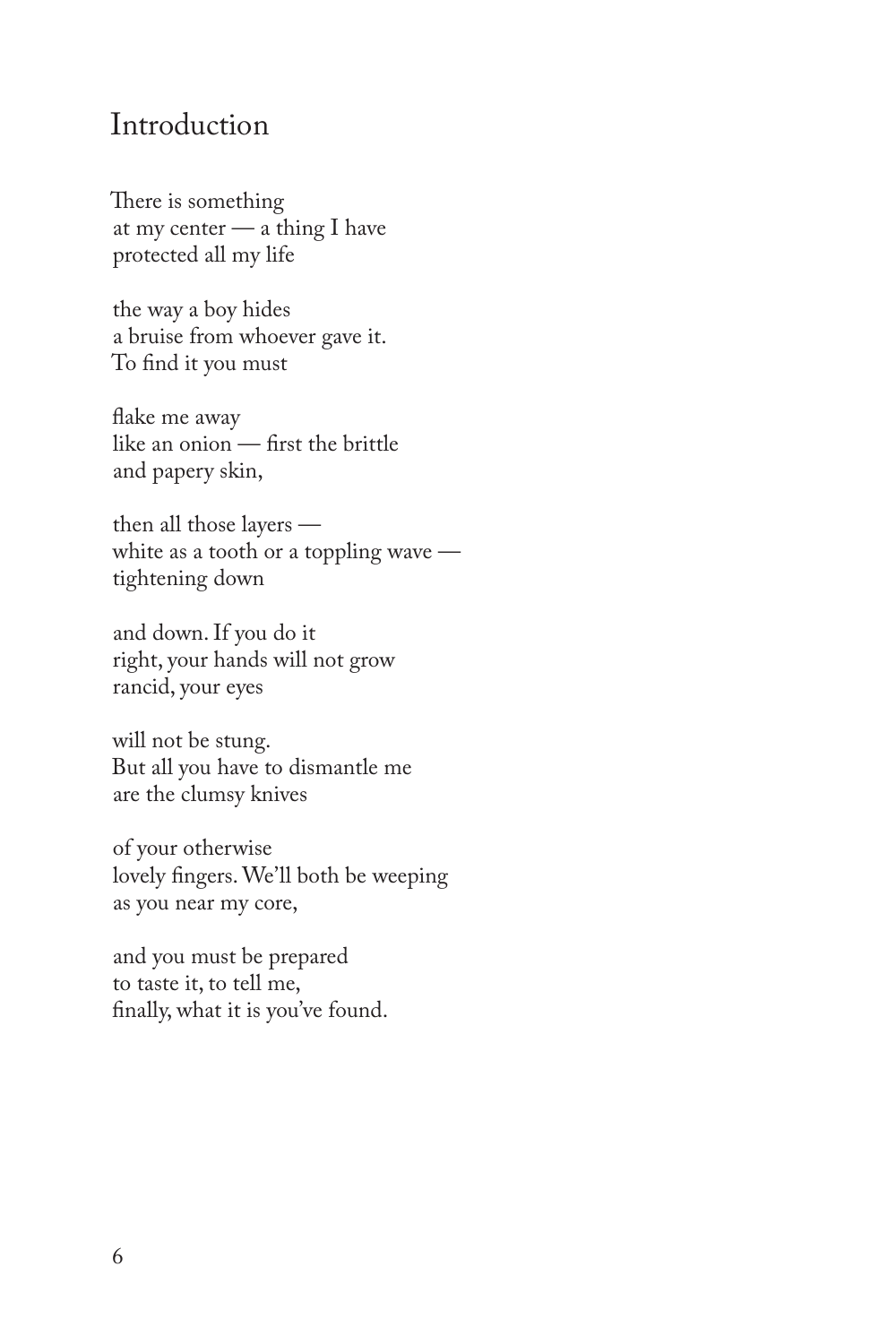# A 26-Word Explanation

A boy can dream exotic: fireflies, girls, hummingbirds in January, kayaks, lionized men, nooses of passion, quarks. Repeatedly something turns up vandalized. Walls, x-rays. Yawning zeros.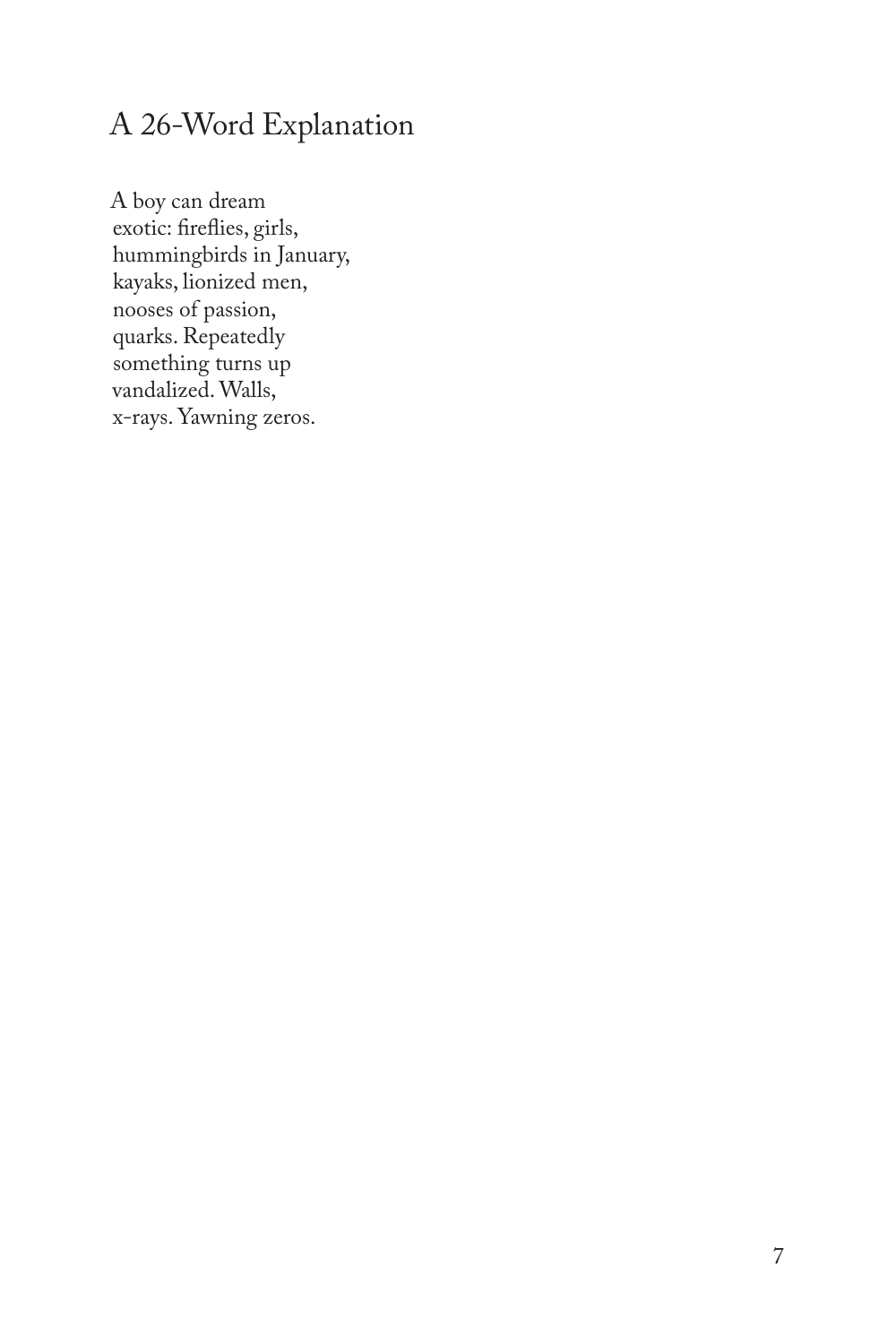# Stained Glass

She broke the stained-glass window I was hiding

in my pocket, leaving me only knives. They are all blade —

some so tiny they slip even deeper as I finger them

out of my chest. But when I get one, I hoard it to the sun

for that shard of holy color, for the piece that proves we're done.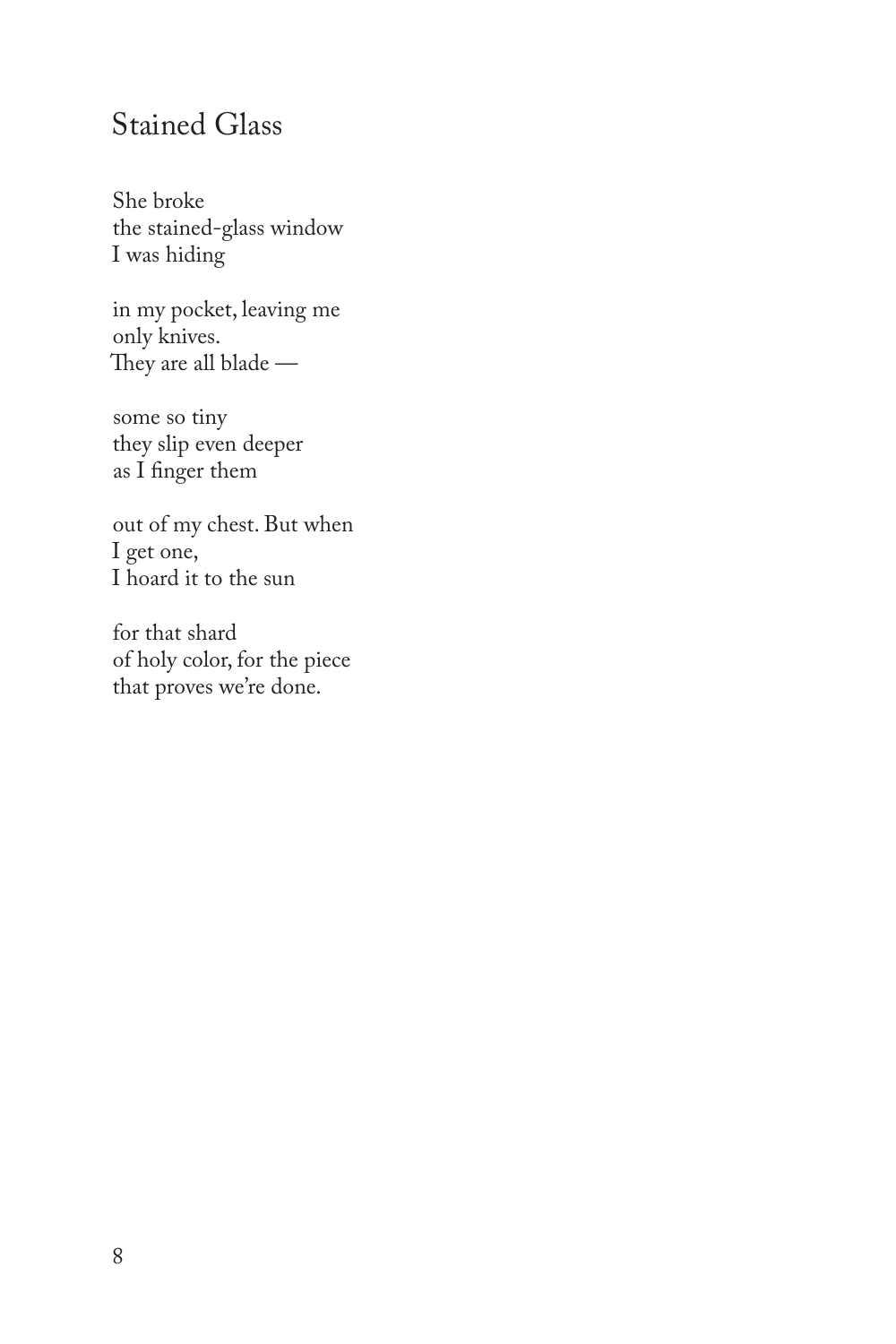## Shadow

Darkness that is me, recognizable only in profile, you

try on surfaces and all of them fit — even other people,

even the creek as it rushes to get away. You need

only light to leap into being: a cigarette match,

the bare bulb of an interrogation room. Even a camera

flash confirms you. They all contrive the same

darkness, the same mystery we cast and carry

like a suitcase we can't put down or even open

to tell what we have taken with us without effort

or choice into the night that swallows us.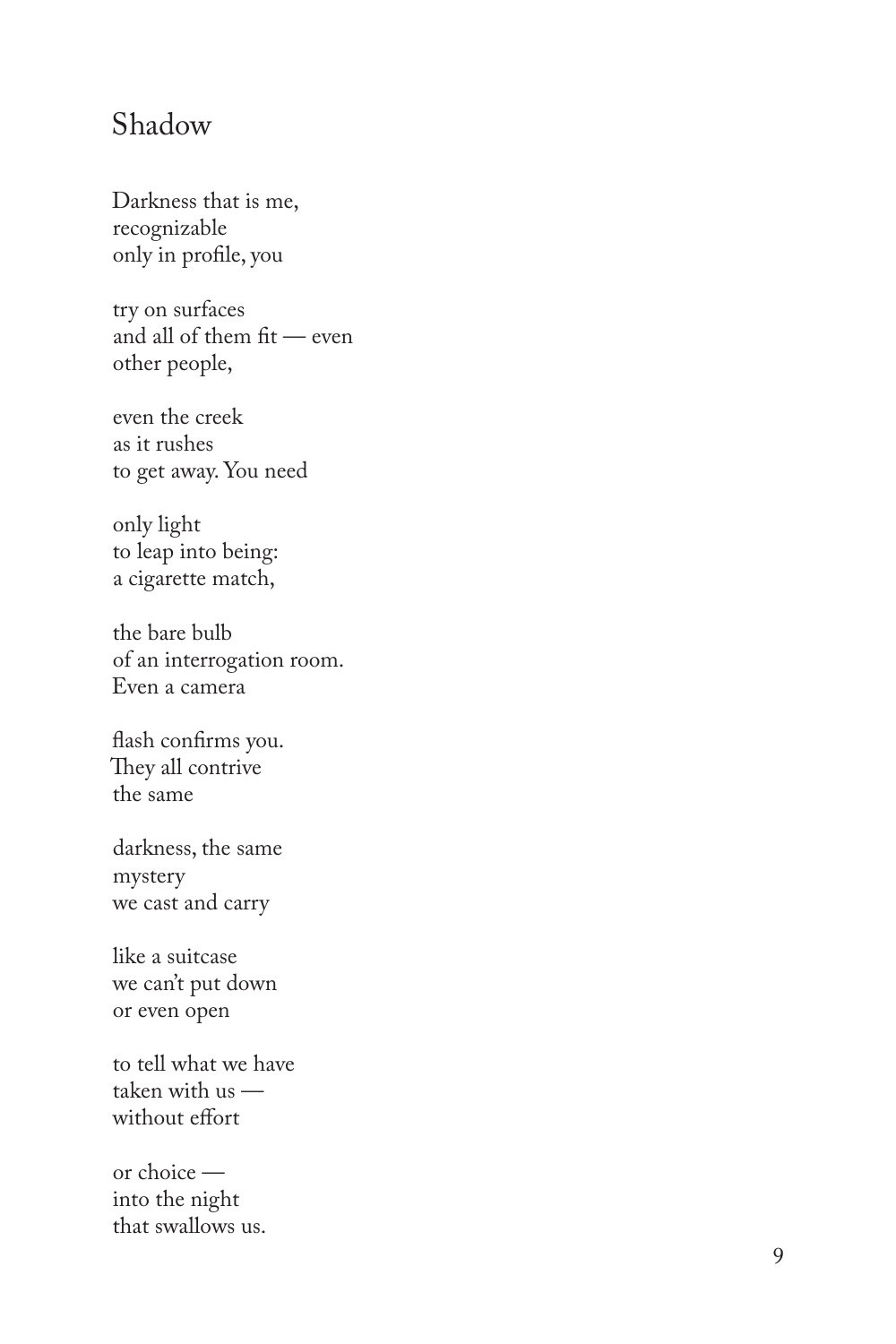## Stars Above the Desert

I have always wanted to swim in the Great Salt Lake to see if it will make good on its promise to buoy me better than Erie or Superior, the ragged churn of the Atlantic, the soundless and tea-colored Mullica. The taste of it, too, must be astonishing — the whole thing distilling in the desert down to pure sensation. That's how I imagine all deserts everything refined, deliberate among the red rock cliffs and boulder fields: a patch of wild wheat, a cactus blooming beneath the serious moon and waiting for the beetle legs, the moth tongues that will carry the species forward to blossom again beside these rocks the stars almost exactly the same, the daughter my daughter has yet to imagine inhaling what scent there is.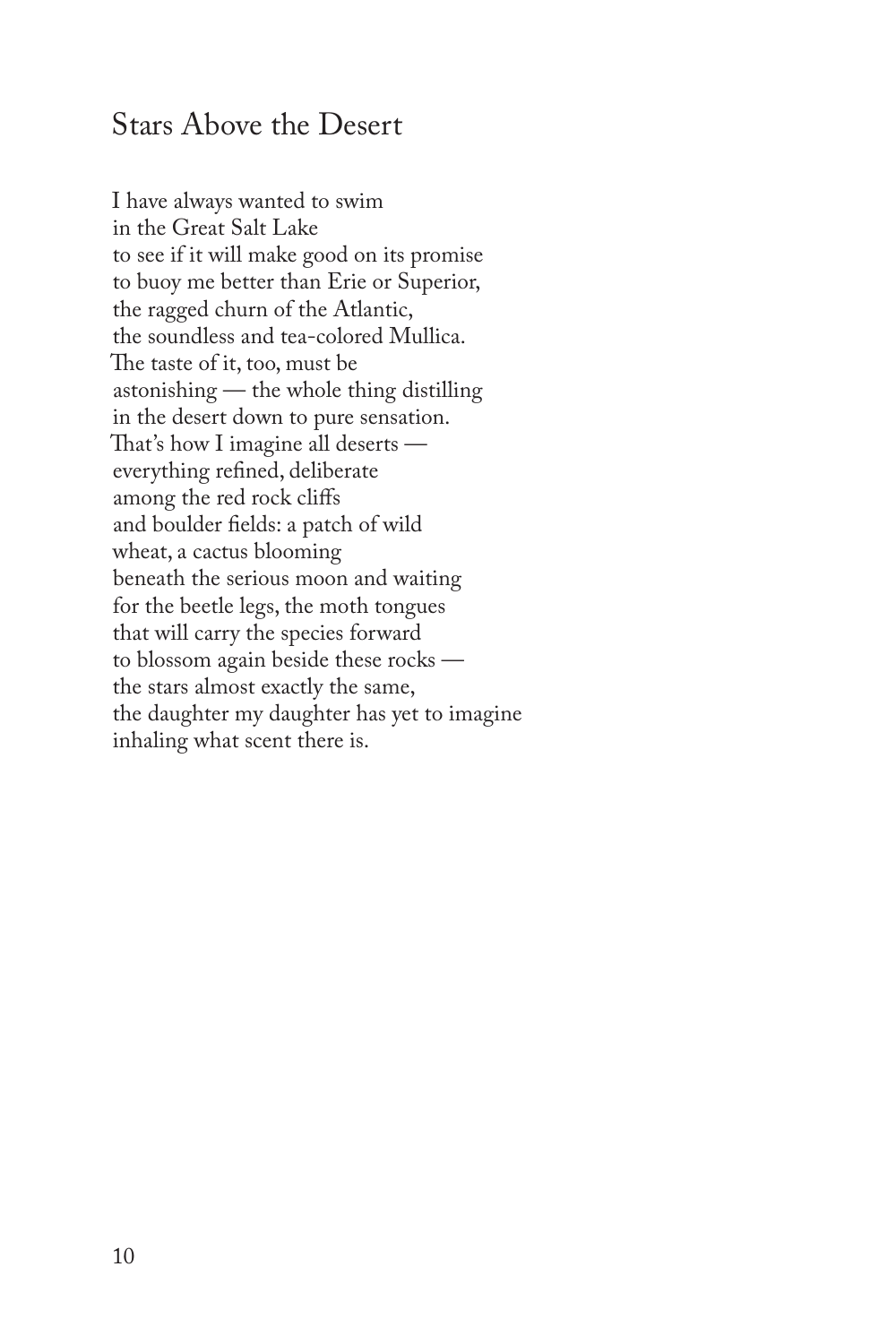# Bittersweet

The vine my daughter rides is dead. Out she pendulums

above the dirt that stains and catches what comes

its way. The vine has not let go of the crown it once had

climbed toward. It divides up there like a river at its source

until my daughter is held aloft by seasonal creeks

and runoff, the sky itself, the letting go.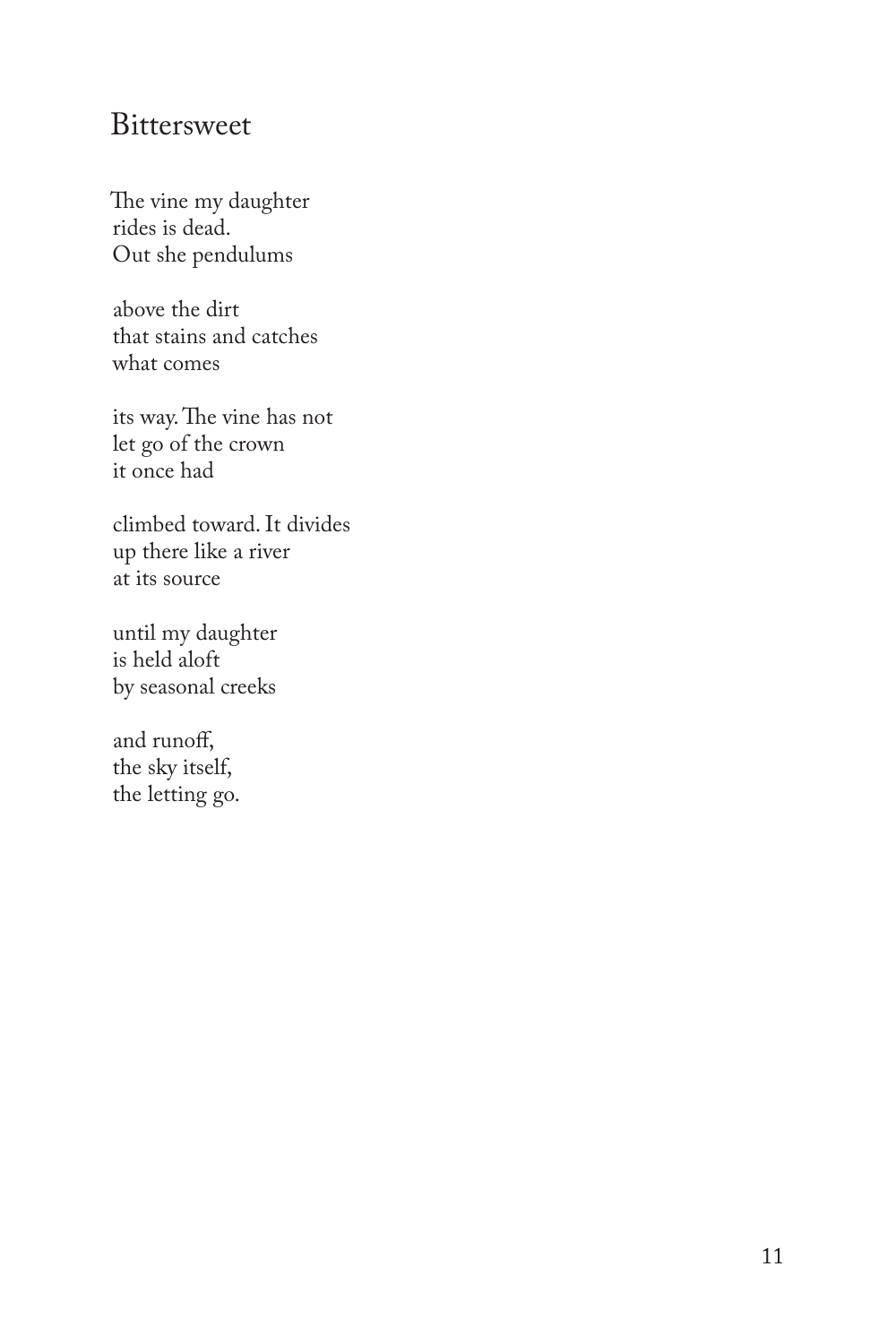# The Knife Thrower's Assistant

It calms him to see something beautiful refusing to flinch. The knives thunk

into the wood beside my cheek, between my thighs, wherever he needs to make

that noise. True, he nicked me once — in the triceps but even then I didn't move.

The smile stayed bright upon my lips. Love is the reason for the red

cat suit and spangles. Yes, they hide the blood, but they also make me look

like wine, reminding him of how he'll feel when he tips me up for the last of it.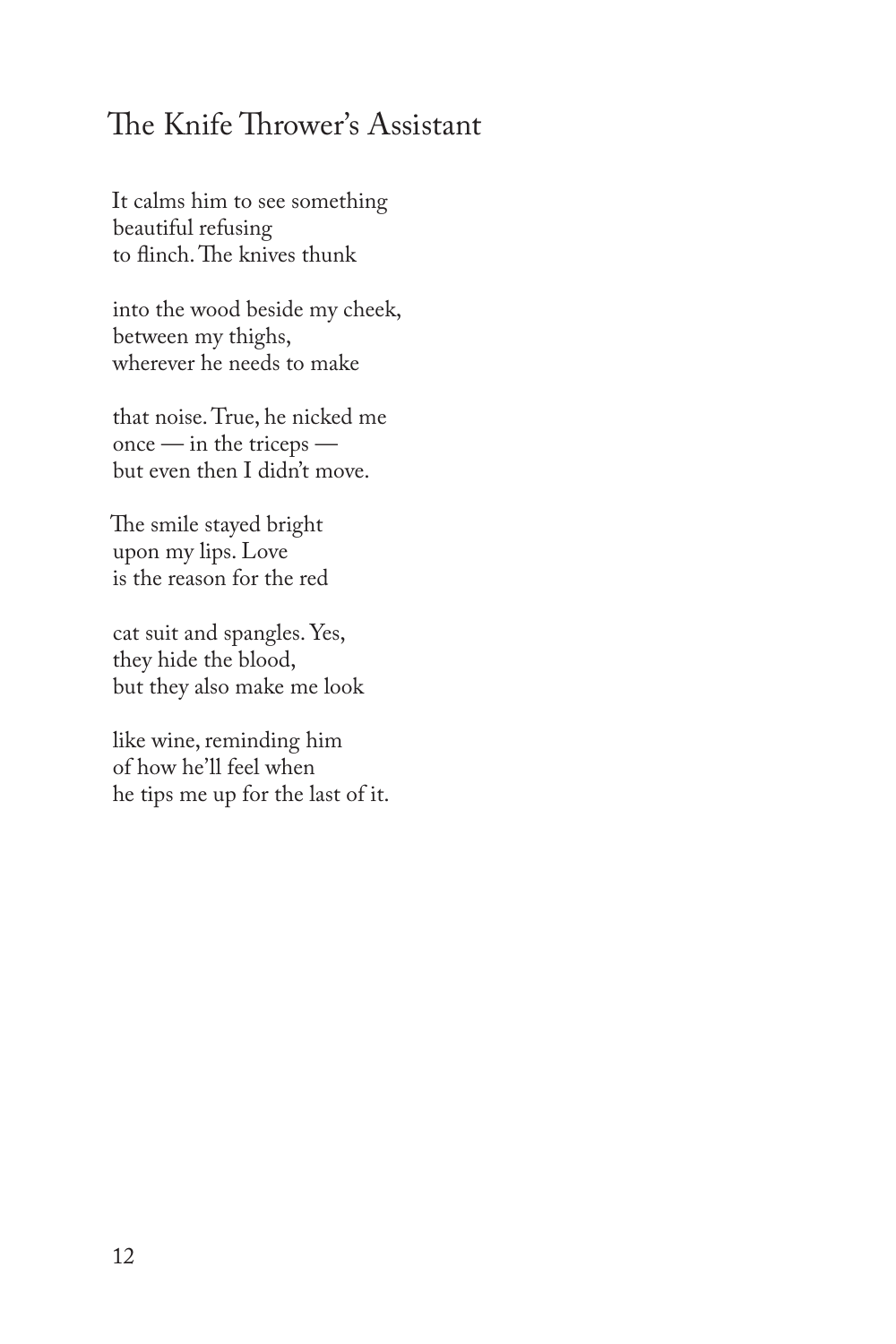# The Contortionist

One day she was scratching her back with her own left foot and somebody commented. That was the start of it. The spandex and spangles followed, the boyfriends who amazed themselves against her pliancy. And always the show-stopping smile, the sense that someone should be filming this, the sense that when she righted herself and walked out of the bedroom or the circus tent she was just like you or me — a little bit happy, a little bit used. It became a game. Was there an angle or a shape she wouldn't attempt? As far as she was concerned, the Kama Sutra might as well be the hokeypokey. But the men were never her match. They were just counterweight and fumbling — an inability to endure the pleasures that bloomed around her like black-eyed Susans on a summer hillside, undiminished by the local flower arranger who takes his pick each morning.